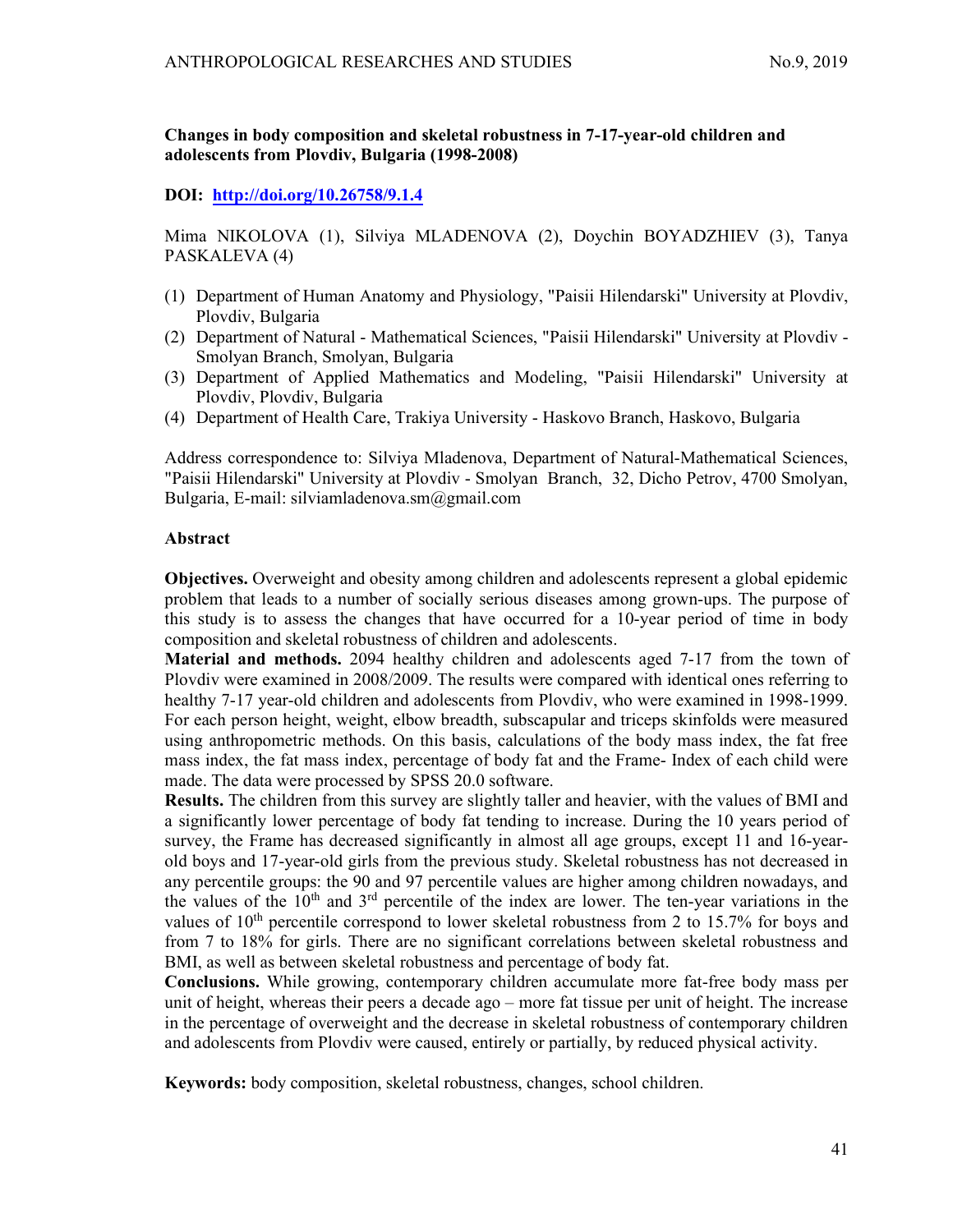## Introduction

As a matter of biological importance and from a medical point of view as well, it is essential to study body composition because it will give us an idea of the ratio of the components forming human body weight. The assessment of body composition of children and adolescents is a matter of particular importance, since deterioration in their physical development and reduced health indicators occurred during the last decade. Moreover, there is an increased frequency of occurrence of adolescents with insufficient and excessive body mass.

According to Popkin, Adair and Ng (2012) changes in lifestyle, food systems and dietary habits are consequences. The nutrition transition results in increased energy intake and with the advancement of techniques physical activity decreases. The reduced physical activity and sedentary behaviour of contemporary generation children and adolescents are more frequent (Basterfield et al., 2011; Verloigne et al., 2012). Furthermore, children in more European counties spend more and more time watching TV and participate in sports clubs less frequently, such behaviour leading to lower physical activity (Klimatskaya, Laskiene and Shpakou, 2011; Lömmle et al., 2012). Reduced physical activity is not only one of the reasons for obesity, but also a cause of the impairment of the external skeletal robustness resulting in a decrease of it (Sheffler, 2011; Rietsch, Godina and Scheffler, 2013). On the other hand, an imbalance of energy intake and consumption leads to obesity among children and adults in industrial and developing countries (Popkin, Adair and Ng, 2012). High consumption of sweets, snack-type products, as well as eating in front of the TV, have increased the percentage of overweight among contemporary children, compared to their peers in 1970s according to data found about children in Romania (Baciu, 2011). These disorders occur frequently due to restrictive and dull diets, for such reason being important to ensure adequate nutritional intake, especially for adolescents (Baciu, 2013).

WHO classifies overweight, and especially obesity among adolescents, as a global epidemic problem, causing a predisposition to socially significant diseases among grown-ups (Erbersdobler, Heseker and Wolfram, 2005).

The body mass index (BMI), which describes only the height-weight ratios, is used to determine body nutritional status. However, an individual's developmental status and nutritional evaluation cannot be estimated in a similar way by means of the relation between height and weight only, because while providing a general idea of the total body mass quantitative changes, they do not provide explanation on what expenses those changes are carried out (Chtecov, 1970). Proper development evaluation requires approaching the methods and techniques that reveal an organism's qualitative changes occurring at certain stages of its development. Similar approaches are associated with investigation of the components constituting body mass, as the body composition (Frisancho, 1984; Frisancho, 1990; Mitova, 2009; Mladenova and Nikolova, 2005; Mladenova and Kodgebasheva, 2010; Rolland – Cachera, 1998; Freedman et al., 2005). A number of studies show that high BMI correlates with a higher percentage of body fat (Daniels, Khoury and Morrison, 1997; Deurenberg, Weststrate and Seidell, 1991; Pietrobelli et al., 1998) and other components.

 For a growing-up organism, however, it is essential to have detailed information about the development of the components of body mass. Thus, prevention of the decrease can start from early childhood

The assessment of different body components of children and adolescents from Plovdiv and comparing them with the results from the previous study will give more information about the development of body composition and external skeletal robustness in the period between 1998 and 2008.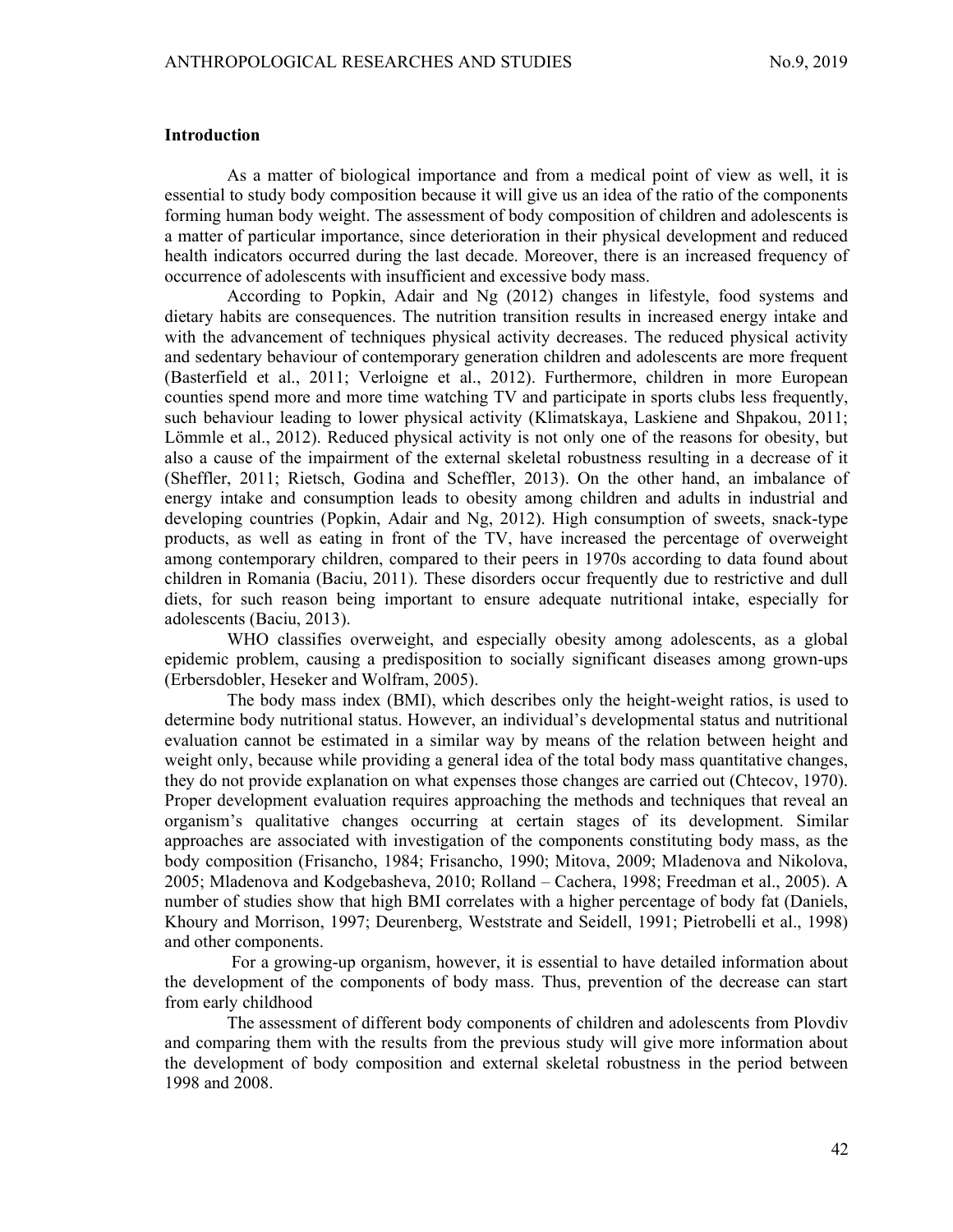### Material and methods

# Sample

A number of 2094 Bulgarian children and adolescents from Plovdiv (1040 boys and 1054 girls), aged 7 to 17, were cross-sectionally examined in 2008-2009. The comparative sample includes 1913 Bulgarian children and adolescents (1024 boys and 889 girls), who were examined in 1998-1999 by the authors. All children in the two samples of this study were clinically healthy and of Bulgarian nationality and origin. The children with chronicle diseases of the skeletalmuscular system, diabetes type A, hormonal disorders and heredity diseases were excluded from the sample. The children belonging to Roma, Turkish and other ethnical groups were also excluded from the sample.

## Ethics statement

The study was made with the official approval of the Regional Inspectorate of Education in Plovdiv, Bulgaria's Ministry of Education and Science and of the Ethical Committee of Plovdiv University A written informed consent of the parents or guardians of each child included in the research group, was obtained in accordance with the ethical principles for medical research involving human subjects in the Helsinki Declaration of World Medical Association (World Medical Association Declaration of Helsinki, 2000). Measurements were taken in elementary and secondary schools in the town of Plovdiv (Bulgaria). The schools are in different regions of the town therefore children belonging to them vary in social backgrounds.

## Anthropometric measurements

 For each person height, weight, elbow breadth, subscapular and triceps skinfolds were taken using anthropometric methods. Anthropometric measurements were followed by the standardized methods of Martin and Saller (1959) in a standing position. The measurements were taken with prescribed measuring anthropometric instruments.

By means of such method, the following indices were calculated and compared: the percentage of Body Fat (% BF), Fat Mass (FM, kg), Fat-Free Mass (FFM), Body Mass Index (BMI, kg/m<sup>2</sup>), Fat Mass Index (FMI, kg/m<sup>2</sup>) and Fat- Free Mass Index (FFMI, kg /m<sup>2</sup>) and Frame-Index (FrI). The percentages of Body Fat (% BF), Fat Mass (FM, kg) and Fat - Free Mass (FFM, kg) were calculated by means of the regression equations of Slaughter et al. (1988). Fat Mass Index (FMI) and Fat-Free Mass Index (FFMI) were defined according to Freedman et al. (2005). Frame-Index was calculated by Frisancho's formulae (1990): Frame Index = (elbow breadth (mm)  $x$  100) /height (cm)

# Statistical analysis

The descriptive statistics, the correlation and the non-parametric analysis were used. Mean and standard deviation and the  $10^{th}$ ,  $50^{th}$  and  $90^{th}$  percentiles for each of the anthropometric measurements and indexes were calculated. In addition, the  $3<sup>rd</sup>$  and  $97<sup>th</sup>$  percentiles for the Frame index were calculated. The correlation coefficients between the Frame-Index, the Body Mass Index and the Body Fat (%BF) percentage for each age and gender group were calculated. The data were processed by SPSS 20.0 software. The statistical significance of the two samples was evaluated through T-test of Student on p-level  $\leq 0.05$ .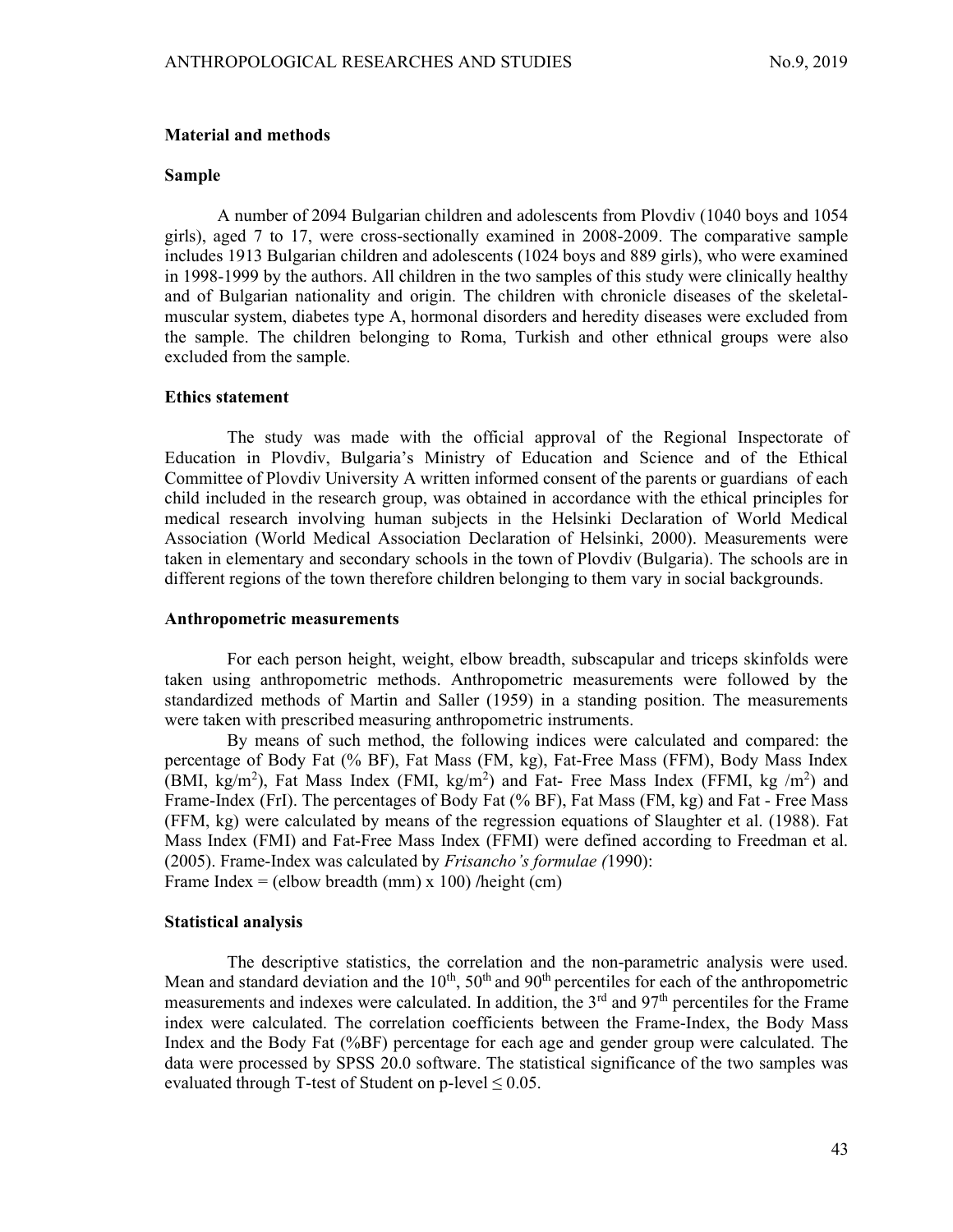÷,

# Results

Table 1 presents the results of the mean(Mean),the standard deviation (SD) and percentiles  $10^{th}$ ,  $50^{th}$  and  $90^{th}$  of the height, weight, % body fat, the body mass index, the fat mass index, the fat-free mass index and the Frame index, according to the age and sex of the girls from the samples of the years 1998 and 2008.

|            | <b>GIRLS</b>                            | 1998         |              |               |              |              | 2008          |              |               |               |               |                   |
|------------|-----------------------------------------|--------------|--------------|---------------|--------------|--------------|---------------|--------------|---------------|---------------|---------------|-------------------|
| Age<br>(y) | <b>Indicators</b>                       | Mean         | <b>SD</b>    | $P_{10}$      | $P_{50}$     | $P_{90}$     | Mean          | <b>SD</b>    | $P_{10}$      | $P_{50}$      | $P_{90}$      | p                 |
|            | Height, cm                              | 125.9        | 5.6          | 117.7         | 126.6        | 132.0        | 127.2         | 5.6          | 121.0         | 127.0         | 135.0         | .164              |
|            | Weight, kg                              | 26.4         | 5.3          | 21.0          | 25.2         | 35.2         | 26.6          | 5.1          | 20.4          | 25.6          | 33.4          | .841              |
|            | BMI, kg/m <sup>2</sup>                  | 16.7         | 3.1          | 13.8          | 15.7         | 22.5         | 16.4          | 2.5          | 13.6          | 15.8          | 19.6          | .517              |
| $\tau$     | FMI, $kg/m2$                            | 3.65         | 1.53         | 2.21          | 3.03         | 6.17         | 2.86          | 1.53         | 1.42          | 2.36          | 4.94          | .016              |
|            | FFMI, $\text{kg/m}^2$                   | 13.03        | 1.91         | 11.08         | 12.35        | 15.92        | 13.50         | 1.39         | 11.94         | 13.49         | 15.02         | .214              |
|            | %BF                                     | 21.16        | 4.53         | 15.87         | 20.95        | 27.99        | 16.78         | 6.17         | 9.93          | 14.71         | 26.17         | .000              |
|            | FrI                                     | 44.00        | 3.94         | 39.23         | 43.38        | 49.19        | 37.75         | 3.81         | 33.23         | 37.50         | 42.46         | .000              |
|            | Height, cm                              | 129.1        | 5.8          | 120.4         | 129.6        | 137.7        | 131.9         | 6.5          | 124.0         | 131.7         | 139.1         | .006              |
|            | Weight, kg                              | 29.4         | 6.1          | 22.0          | 27.6         | 38.9         | 30.3          | 7.4          | 22.8          | 28.5          | 42.8          | .463              |
|            | BMI, kg/m <sup>2</sup>                  | 17.6         | 2.8          | 14.5          | 17.0         | 21.4         | 17.2          | 3.0          | 14.2          | 16.4          | 21.9          | .482              |
| 8          | FMI, $\text{kg/m}^2$                    | 3.88         | 1.58         | 2.22          | 3.48         | 6.32         | 3.12          | 1.83         | 1.57          | 2.43          | 5.53          | .014              |
|            | FFMI, $kg/m2$                           | 13.90        | 1.56         | 11.97         | 13.79        | 16.28        | 14.11         | 1.50         | 12.33         | 13.95         | 16.36         | .427              |
|            | %BF                                     | 21.16        | 5.62         | 14.01         | 20.39        | 29.57        | 17.13         | 6.61         | 10.56         | 15.08         | 26.77         | .000              |
|            | FrI                                     | 40.46        | 3.73         | 37.00         | 40.09        | 43.73        | 38.86         | 3.79         | 34.74         | 38.32         | 44.63         | .010              |
|            | Height, cm                              | 133.9        | 5.5          | 127.2         | 133.8        | 141.1        | 137.0         | 7.2          | 128.0         | 137.0         | 146.0         | .001              |
|            | Weight, kg                              | 31.6         | 6.1          | 24.5          | 30.6         | 38.8         | 33.9          | 8.7          | 24.7          | 32.0          | 47.1          | .030              |
|            | BMI, kg/m <sup>2</sup>                  | 17.5         | 2.7          | 14.3          | 17.5         | 21.2         | 17.9          | 3.4          | 14.4          | 16.9          | 22.0          | .448              |
| 9          | FMI, $\text{kg/m}^2$                    | 3.75         | 1.35         | 2.35          | 3.49         | 5.87         | 3.61          | 1.99         | 1.73          | 2.96          | 6.10          | .581              |
|            | $\overline{\text{FFMI}}, \text{kg/m}^2$ | 13.69        | 1.55         | 11.77         | 13.54        | 15.59        | 14.27         | 1.66         | 12.35         | 13.85         | 16.46         | .021              |
|            | %BF                                     | 20.97        | 4.92         | 14.94         | 21.21        | 27.85        | 19.15         | 6.60         | 11.59         | 17.31         | 28.07         | .036              |
|            | FrI                                     | 40.86        | 3.52         | 37.55         | 40.33        | 44.64        | 39.41         | 3.89         | 34.43         | 39.11         | 44.79         | .006              |
|            | Height, cm                              | 140.8        | 7.7          | 130.5         | 141.5        | 149.3        | 144.2         | 7.5          | 133.8         | 144.0         | 155.0         | .003              |
| 10         | Weight, kg                              | 37.2         | 9.3          | 26.4          | 35.5         | 50.7         | 39.2          | 9.3          | 28.0          | 38.5          | 53.8          | .137              |
|            | BMI, kg/m <sup>2</sup>                  | 18.5         | 3.4          | 14.8          | 18.0         | 24.1         | 18.7          | 3.6          | 14.5          | 18.1          | 23.4          | .708              |
|            | FMI, $\text{kg/m}^2$                    | 4.43         | 2.20         | 2.17          | 3.88         | 7.84         | 3.70          | 1.83         | 1.83          | 3.11          | 6.55          | $\overline{.}020$ |
|            | $\overline{\text{FFMI}}, \text{kg/m}^2$ | 14.29        | 1.70         | 12.28         | 14.07        | 16.83        | 15.04         | 2.22         | 12.60         | 14.48         | 17.84         | .014              |
|            | $\%$ BF                                 | 22.51        | 7.12         | 13.49         | 21.50        | 33.83        | 18.88         | 6.48         | 12.07         | 17.23         | 28.21         | .001              |
|            | FrI                                     | 40.74        | 2.96         | 37.55         | 41.17        | 44.38        | 41.82         | 5.73         | 34.86         | 40.94         | 48.76         | .118              |
|            | Height, cm                              | 147.8        | 8.2          | 137.8         | 147.3        | 156.4        | 147.4         | 8.6          | 135.2         | 149.0         | 160.0         | .793              |
|            | Weight, kg                              | 40.9         | 9.7          | 28.9          | 40.0         | 54.5<br>23.5 | 40.4          | 9.6          | 28.3          | 39.5<br>17.8  | 55.7          | .746<br>.799      |
|            | BMI, kg/m <sup>2</sup>                  | 18.5<br>4.28 | 3.3          | 14.6          | 18.2<br>3.72 | 7.25         | 18.4          | 3.3          | 14.7          |               | 23.1          |                   |
| 11         | FMI, $kg/m2$<br>FFMI, $kg/m2$           | 14.16        | 2.03<br>1.64 | 2.14<br>12.32 | 14.07        | 16.30        | 3.27<br>15.15 | 1.61<br>2.16 | 1.56<br>12.72 | 2.96<br>14.81 | 5.47<br>17.70 | .000<br>.001      |
|            | % BF                                    | 22.29        | 6.86         | 13.96         | 20.77        | 33.35        | 17.10         | 5.81         | 9.76          | 16.71         | 25.63         | .000              |
|            | FrI                                     | 39.97        | 2.37         | 37.46         | 39.83        | 43.23        | 40.06         | 4.61         | 34.95         | 38.69         | 47.78         | .876              |
|            | Height, cm                              | 153.3        | 7.2          | 144.4         | 154.0        | 161.6        | 154.5         | 7.8          | 142.2         | 155.0         | 164.0         | .263              |
|            | Weight, kg                              | 45.5         | 10.4         | 34.4          | 43.4         | 59.5         | 48.3          | 12.2         | 34.5          | 46.0          | 61.9          | .101              |
|            | BMI, kg/m <sup>2</sup>                  | 19.3         | 3.6          | 15.3          | 18.5         | 25.2         | 20.0          | 3.9          | 15.5          | 19.4          | 24.7          | .170              |
| 12         | FMI, $kg/m2$                            | 4.41         | 2.05         | 2.49          | 3.74         | 7.38         | 4.10          | 1.97         | 1.99          | 3.60          | 6.85          | .296              |
|            | FFMI, $\text{kg/m}^2$                   | 14.86        | 1.91         | 12.52         | 14.87        | 17.27        | 15.92         | 2.51         | 13.12         | 15.65         | 19.62         | .002              |
|            | %BF                                     | 22.00        | 6.03         | 15.45         | 20.92        | 31.39        | 19.75         | 6.40         | 11.59         | 18.24         | 29.25         | .014              |
|            | FrI                                     | 39.42        | 2.68         | 35.88         | 39.38        | 43.00        | 39.40         | 12.37        | 32.90         | 37.12         | 44.45         | .986              |
|            | Height, cm                              | 158.8        | 5.8          | 151.9         | 158.6        | 166.5        | 159.2         | 5.6          | 152.0         | 159.0         | 167.0         | .559              |
|            | Weight, kg                              | 51.5         | 11.8         | 39.2          | 50.0         | 66.6         | 53.8          | 12.2         | 39.2          | 52.0          | 72.1          | .186              |
|            | BMI, kg/m <sup>2</sup>                  | 20.4         | 4.3          | 15.8          | 19.3         | 26.4         | 21.1          | 4.3          | 16.4          | 20.2          | 26.9          | .221              |
| 13         | FMI, $kg/m2$                            | 5.22         | 2.81         | 2.39          | 4.42         | 9.03         | 4.45          | 2.24         | 2.39          | 3.93          | 7.72          | .035              |
|            | FFMI, $\text{kg/m}^2$                   | 15.42        | 2.02         | 13.24         | 14.93        | 18.08        | 16.68         | 3.10         | 13.77         | 15.94         | 21.06         | .001              |
|            | %BF                                     | 23.97        | 7.62         | 15.19         | 23.42        | 35.80        | 20.43         | 7.07         | 12.75         | 19.06         | 31.21         | .001              |
|            | FrI                                     | 39.12        | 3.46         | 35.36         | 38.91        | 42.12        | 39.21         | 6.85         | 33.09         | 36.65         | 50.13         | .907              |
|            | Height, cm                              | 161.5        | 5.5          | 155.0         | 161.6        | 168.5        | 160.3         | 5.4          | 152.0         | 160.0         | 168.0         | .131              |
|            | Weight, kg                              | 55.3         | 12.5         | 43.2          | 52.2         | 71.3         | 54.6          | 10.1         | 44.5          | 52.5          | 69.4          | .642              |
|            | BMI, kg/m <sup>2</sup>                  | 21.1         | 4.3          | 16.9          | 20.1         | 26.3         | 21.2          | 3.7          | 16.9          | 20.5          | 26.0          | .894              |
| 14         | FMI, $\frac{kg}{m^2}$                   | 5.86         | 2.70         | 3.18          | 5.10         | 10.05        | 4.92          | 2.20         | 2.61          | 4.25          | 8.08          | .013              |
|            | FFMI, $kg/m2$                           | 15.88        | 2.15         | 13.52         | 15.47        | 17.98        | 16.31         | 2.10         | 13.79         | 16.23         | 18.74         | .196              |
|            | %BF                                     | 25.85        | 6.46         | 18.74         | 24.90        | 35.21        | 22.41         | 6.58         | 14.60         | 21.50         | 31.39         | .001              |
|            | FrI                                     | 39.07        | 2.91         | 35.78         | 38.96        | 42.14        | 38.31         | 8.44         | 31.50         | 36.02         | 46.52         | .389              |
| 15         | Height, cm                              | 161.6        | 5.5          | 154.3         | 161.5        | 169.8        | 161.0         | 5.8          | 153.0         | 161.5         | 169.0         | .533              |
|            | Weight, kg                              | 53.2         | 10.1         | 41.3          | 52.5         | 65.9         | 55.1          | 8.6          | 45.0          | 54.3          | 67.7          | .172              |

Table 1. Basic statistical characteristics of anthropometric indicators of the girls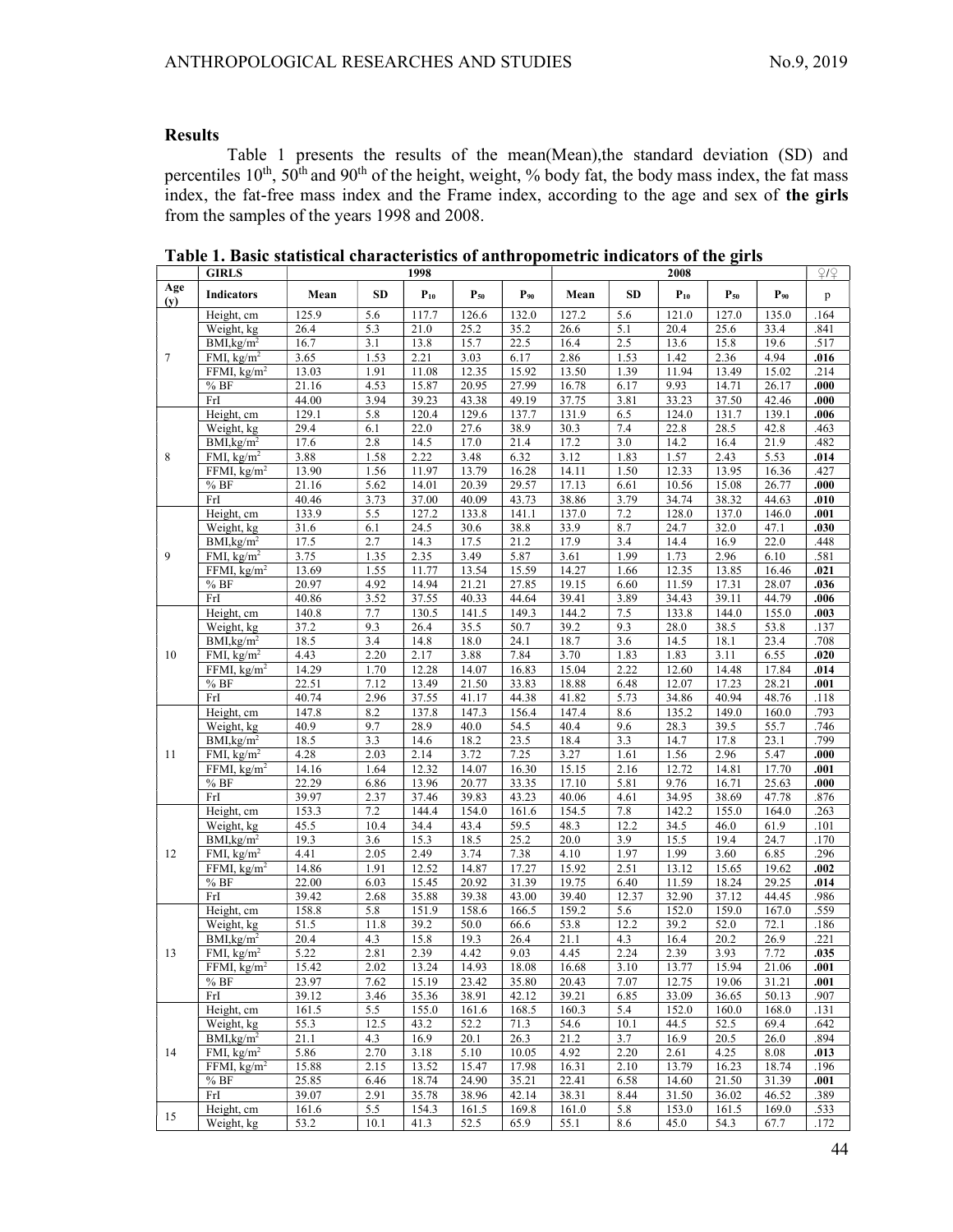|            | <b>GIRLS</b>           | 1998  |      |          |          |          | 2008  |       |          |          |          |      |
|------------|------------------------|-------|------|----------|----------|----------|-------|-------|----------|----------|----------|------|
| Age<br>(y) | Indicators             | Mean  | SD   | $P_{10}$ | $P_{50}$ | $P_{90}$ | Mean  | SD    | $P_{10}$ | $P_{50}$ | $P_{90}$ | p    |
|            | BMI, kg/m <sup>2</sup> | 20.4  | 3.7  | 16.5     | 19.7     | 24.7     | 21.2  | 3.0   | 17.8     | 20.8     | 25.7     | .085 |
|            | FMI, $kg/m2$           | 5.73  | 2.45 | 2.97     | 5.24     | 8.65     | 4.66  | 1.73  | 2.79     | 4.34     | 6.93     | .015 |
|            | FFMI, $\text{kg/m}^2$  | 15.68 | 2.49 | 13.13    | 15.57    | 18.65    | 16.58 | 1.97  | 14.40    | 16.13    | 19.41    | .026 |
|            | %BF                    | 25.92 | 6.66 | 17.40    | 25.02    | 34.16    | 21.52 | 5.79  | 14.71    | 20.92    | 29.52    | .000 |
|            | FrI                    | 37.81 | 2.75 | 34.61    | 37.61    | 41.05    | 37.63 | 5.69  | 31.99    | 36.07    | 47.01    | .785 |
|            | Height, cm             | 162.5 | 6.1  | 153.9    | 162.1    | 169.6    | 162.8 | 5.9   | 156.0    | 162.0    | 170.9    | .729 |
|            | Weight, kg             | 56.4  | 11.1 | 46.7     | 53.6     | 69.5     | 55.7  | 9.8   | 45.1     | 52.8     | 71.0     | .656 |
|            | BMI, kg/m <sup>2</sup> | 21.4  | 3.9  | 17.8     | 20.3     | 26.8     | 21.0  | 3.2   | 17.3     | 20.1     | 25.8     | .489 |
| 16         | FMI, $\text{kg/m}^2$   | 5.85  | 2.62 | 3.62     | 5.04     | 10.51    | 4.80  | 1.87  | 2.85     | 4.32     | 7.17     | .022 |
|            | FFMI, $\text{kg/m}^2$  | 16.18 | 2.08 | 14.08    | 15.65    | 18.95    | 16.15 | 1.88  | 13.80    | 15.92    | 19.04    | .938 |
|            | %BF                    | 25.55 | 6.40 | 18.98    | 24.18    | 35.50    | 22.36 | 5.53  | 15.82    | 21.21    | 31.17    | .004 |
|            | FrI                    | 38.04 | 2.55 | 34.59    | 38.01    | 41.57    | 35.78 | 3.83  | 31.65    | 35.58    | 40.38    | .000 |
|            | Height, cm             | 162.6 | 5.7  | 156.0    | 162.1    | 170.8    | 161.1 | 6.4   | 152.4    | 162.0    | 169.6    | .134 |
|            | Weight, kg             | 54.7  | 8.9  | 46.0     | 53.5     | 62.6     | 54.9  | 9.3   | 43.3     | 54.2     | 66.1     | .888 |
|            | BMI, kg/m <sup>2</sup> | 20.6  | 3.1  | 17.9     | 20.0     | 23.8     | 21.1  | 3.3   | 17.3     | 20.7     | 25.2     | .359 |
| 17         | FMI, $\text{kg/m}^2$   | 5.29  | 2.45 | 3.40     | 4.86     | 7.24     | 3.87  | 1.58  | 2.11     | 3.66     | 5.94     | .000 |
|            | FFMI, $\text{kg/m}^2$  | 15.51 | 1.39 | 13.68    | 15.39    | 17.11    | 17.25 | 2.59  | 14.14    | 16.68    | 20.69    | .000 |
|            | %BF                    | 24.61 | 6.41 | 17.69    | 23.74    | 31.38    | 18.07 | 5.71  | 10.56    | 17.57    | 24.74    | .000 |
|            | FrI                    | 38.59 | 2.53 | 35.40    | 38.65    | 41.12    | 44.04 | 10.46 | 32.46    | 42.35    | 58.47    | .000 |

Note: Mean - average mean values; SD - standard deviation; P10 -10<sup>th</sup> percentile; P50 - 50<sup>th</sup> percentile; P90 - 90<sup>th</sup> percentile; BMI-Body Mass Index; FMI-Fat Mass Index; FFMI-Fat-Free Mass Index; % BF-percentage of Body Fat; FrI-Frame-Index; p - level of significance

The average height of 7-year-old girls is  $127.2 \pm 5.6$  cm and of 17-year-olds - 161.1 $\pm 6.4$ cm respectively. The average weight of contemporary 7-year-old girls is 26.6±5.1kg and 54.9±9.3 kg for 17-year-olds.

The average values of BMI of contemporary girls vary from  $16.4 \pm 2.5 \text{kg/m}^2$  for 7 yearolds to  $21.1\pm3.3\text{kg/m}^2$  for 17 year-olds. As far as girls are concerned, the differences in average values of BMI between the girls from the two samples are insignificant ( $p>0.05$ ).

The results from the age dynamics of the two components of BMI, such as the fat mass index (FMI) and the fat-free mass index (FFMI) show that the average values of FMI for girls from the sample of 2008 increase by  $2.86 \pm 1.53$  kg/m<sup>2</sup> for 7-year-olds to  $4.92 \pm 2.20$  kg/m2 for 14year-olds. Above this age the values of FMI decrease to  $3.87\pm1.58$  kg/m<sup>2</sup> for 17-year-olds. The differences between FMI of girls from the two samples (1998 and 2008) are significant during all age periods with the exception of 9 and 12-year-olds. This results show that the average values of fat mass normalized by square meter of height for contemporary girls are significantly lower, compared with the values of their coevals in 1998 ( $p<0.05$ ).

The values of the Fat-Free Mass Index (FFMI) in contemporary girls increase from the average 13.5 kg/m<sup>2</sup> $\pm$ 1.39 kg/m<sup>2</sup>for 7 year-olds to 17.25 $\pm$ 2.59 kg/m<sup>2</sup> for 17 year-olds, i.e. with an average of  $3.75 \text{ kg/m}^2$ . During the whole period investigated contemporary girls have significantly higher quantity of FFMI, compared with their coevals in 1998 ( $p<0.05$ ).

The other important indicator related to the components of body composition is the percentage of body fat (%BF). As can be seen in Table 1, the average body fat (%BF) percentage increases from  $16.78\% \pm 6.17\%$  for 7-year-old girls to  $22.4\% \pm 6.58\%$  for 14- year-olds, meaning during puberty. Above the age of 14 the percentage BF decreases to  $18.07\% \pm 5.71\%$ for 17-year-olds. Contemporary girls have significantly lower % BF than girls in 1998 during the whole period between 7 and 17 years old  $(p<0.05)$ . This fact reflected on the values of the Fat Mass Index (FMI).

The Frame-Index is the other important health indicator and the component of body composition. By means of this index we can draw our conclusions about external skeletal robustness. Our results show that the average value of this index is 37.75±3.81 index unit (UI) in 7-year-old girls sample and it increases to 44.04±10.46 UI at the end of the period. The results also show that the values of this index are lower for girls in 2008, especially up to 10 years of age. After that, the differences become fewer and the values of the Frame Index are very similar,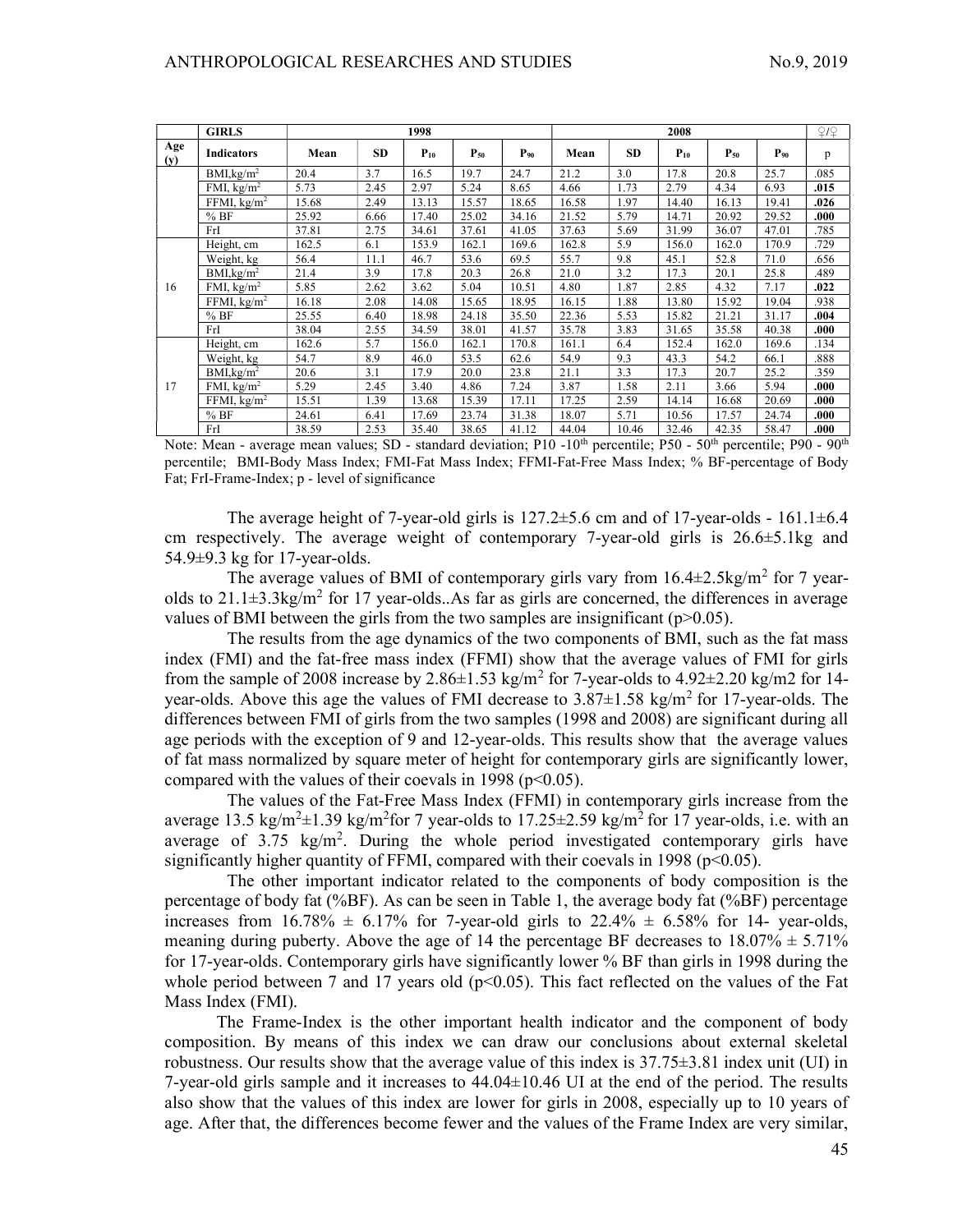with the exception of girls of 17 years old, where they significantly increase as far as contemporary girls are concerned.

Table 2 presents the results of the mean (Mean),the standard deviation (SD) and percentiles  $10^{th}$ ,  $50^{th}$  and  $90^{th}$  of height, weight, % body fat, the body mass index, the fat mass index, the fat-free mass index and the Frame index, according to age and sex for the boys from the samples of the years 1998 and 2008.

|                  | <b>BOYS</b>             | 1998  |      |          |          |          | 2008  |           |          |          |          | 313      |
|------------------|-------------------------|-------|------|----------|----------|----------|-------|-----------|----------|----------|----------|----------|
| Age<br>(y)       | <b>Indicators</b>       | Mean  | SD   | $P_{10}$ | $P_{50}$ | $P_{90}$ | Mean  | <b>SD</b> | $P_{10}$ | $P_{50}$ | $P_{90}$ | p        |
|                  | Height, cm              | 126.7 | 5.3  | 120.2    | 126.5    | 134.5    | 128.0 | 5.8       | 121.0    | 127.0    | 134.4    | .162     |
|                  | Weight, kg              | 26.7  | 4.8  | 22.0     | 26.0     | 32.4     | 28.4  | 6.3       | 21.7     | 27.1     | 35.5     | .073     |
|                  | BMI, kg/m <sup>2</sup>  | 16.6  | 2.2  | 14.2     | 16.1     | 19.8     | 17.2  | 2.7       | 14.2     | 16.7     | 21.1     | .141     |
| $\boldsymbol{7}$ | FMI, $\text{kg/m}^2$    | 3.39  | 1.62 | 1.69     | 2.92     | 6.31     | 2.86  | 1.65      | 1.30     | 2.34     | 5.81     | .184     |
|                  | FFMI, kg/m <sup>2</sup> | 13.73 | 1.71 | 11.52    | 13.78    | 16.65    | 14.32 | 1.57      | 12.46    | 14.23    | 16.41    | .132     |
|                  | $\%$ BF                 | 19.06 | 5.98 | 11.56    | 17.58    | 29.62    | 15.86 | 6.74      | 8.67     | 13.47    | 26.27    | .039     |
|                  | FrI                     | 45.08 | 4.56 | 40.28    | 44.28    | 50.19    | 39.39 | 3.65      | 34.80    | 39.37    | 43.45    | .000     |
|                  | Height, cm              | 130.7 | 6.6  | 121.6    | 129.4    | 139.2    | 132.6 | 7.0       | 124.0    | 132.1    | 142.0    | .091     |
|                  | Weight, kg              | 31.8  | 7.9  | 22.6     | 30.0     | 43.2     | 31.8  | 8.4       | 22.5     | 29.8     | 44.0     | .976     |
|                  | BMI, kg/m <sup>2</sup>  | 18.4  | 3.3  | 14.3     | 18.1     | 23.6     | 17.9  | 3.5       | 14.5     | 17.0     | 22.6     | .299     |
| $\,8\,$          | FMI, $\text{kg/m}^2$    | 4.01  | 1.93 | 1.92     | 3.57     | 7.11     | 3.31  | 2.19      | 1.41     | 2.49     | 6.37     | .043     |
|                  | FFMI, kg/m <sup>2</sup> | 14.43 | 1.66 | 12.39    | 14.13    | 17.08    | 14.55 | 1.58      | 12.86    | 14.29    | 16.82    | .642     |
|                  | $\%$ BF                 | 20.80 | 6.70 | 13.10    | 19.83    | 30.42    | 17.24 | 7.73      | 9.41     | 15.13    | 30.04    | .004     |
|                  | FrI                     | 41.76 | 2.68 | 38.35    | 42.12    | 44.73    | 40.01 | 4.00      | 35.82    | 39.55    | 45.50    | .001     |
| 9                | Height, cm              | 136.0 | 6.6  | 127.4    | 135.8    | 144.5    | 137.1 | 8.2       | 129.0    | 136.6    | 145.0    | .294     |
|                  | Weight, kg              | 32.2  | 6.8  | 24.6     | 31.4     | 40.7     | 34.3  | 9.3       | 25.0     | 32.2     | 47.1     | $.078\,$ |
|                  | BMI, kg/m <sup>2</sup>  | 17.3  | 3.0  | 14.4     | 16.6     | 21.3     | 18.0  | 3.3       | 14.5     | 17.2     | 24.1     | .111     |
|                  | FMI, kg/m <sup>2</sup>  | 3.64  | 2.10 | 1.74     | 2.96     | 6.45     | 3.46  | 2.37      | 1.40     | 2.73     | 6.93     | .623     |
|                  | FFMI, $kg/m2$           | 14.11 | 1.36 | 12.35    | 13.94    | 16.24    | 14.58 | 1.74      | 12.66    | 14.39    | 16.46    | .072     |
|                  | $\%$ BF                 | 19.46 | 7.37 | 11.67    | 16.93    | 29.90    | 17.96 | 8.47      | 9.77     | 15.61    | 30.61    | .249     |
|                  | FrI                     | 41.52 | 2.77 | 37.73    | 41.38    | 45.07    | 40.24 | 3.90      | 35.29    | 40.00    | 45.20    | .007     |
|                  | Height, cm              | 141.8 | 6.3  | 133.7    | 141.3    | 149.7    | 143.0 | 6.4       | 135.0    | 142.0    | 151.0    | .240     |
|                  | Weight, kg              | 37.6  | 9.0  | 27.2     | 35.5     | 49.5     | 39.9  | 10.0      | 29.0     | 37.5     | 56.0     | .119     |
|                  | BMI, kg/m <sup>2</sup>  | 18.5  | 3.4  | 15.1     | 17.9     | 23.7     | 19.3  | 3.7       | 15.3     | 18.3     | 24.5     | .135     |
| 10               | FMI, $kg/m2$            | 4.47  | 2.44 | 1.98     | 3.57     | 8.12     | 4.00  | 2.36      | 1.79     | 3.14     | 7.38     | .240     |
|                  | FFMI, kg/m <sup>2</sup> | 14.39 | 1.39 | 12.71    | 14.29    | 16.46    | 15.31 | 2.10      | 13.19    | 14.87    | 17.55    | .003     |
|                  | %BF                     | 22.35 | 7.79 | 13.65    | 20.88    | 34.20    | 19.64 | 8.07      | 11.26    | 17.12    | 31.67    | .041     |
|                  | FrI                     | 41.84 | 4.09 | 37.60    | 41.46    | 45.78    | 41.93 | 4.33      | 35.66    | 41.79    | 47.33    | .890     |
|                  | Height, cm              | 145.6 | 6.1  | 137.5    | 145.6    | 153.1    | 148.6 | $8.1\,$   | 138.0    | 148.0    | 158.4    | .003     |
|                  | Weight, kg              | 38.9  | 9.0  | 30.3     | 37.2     | 49.8     | 44.5  | 13.3      | 30.1     | 41.0     | 63.9     | .000     |
|                  | BMI, kg/m <sup>2</sup>  | 18.2  | 3.3  | 15.0     | 17.5     | 22.8     | 19.9  | 4.6       | 15.0     | 19.0     | 26.6     | .003     |
| 11               | FMI, $\text{kg/m}^2$    | 4.08  | 2.46 | 1.76     | 3.60     | 7.48     | 4.02  | 3.12      | 1.63     | 2.89     | 7.50     | .891     |
|                  | FFMI, $\text{kg/m}^2$   | 14.38 | 1.59 | 12.56    | 14.19    | 16.56    | 15.88 | 2.69      | 13.02    | 15.46    | 19.39    | .000     |
|                  | %BF                     | 20.76 | 7.90 | 11.67    | 20.01    | 32.23    | 18.63 | 9.31      | 10.14    | 15.04    | 29.76    | .121     |
|                  | FrI                     | 40.64 | 2.60 | 37.85    | 40.29    | 44.26    | 44.33 | 7.52      | 37.09    | 42.07    | 56.40    | .000     |
|                  | Height, cm              | 150.9 | 7.7  | 141.4    | 150.7    | 160.5    | 154.3 | 8.0       | 145.0    | 154.0    | 166.0    | .004     |
|                  | Weight, kg              | 45.5  | 12.1 | 32.3     | 43.6     | 61.8     | 48.2  | 11.9      | 34.0     | 45.8     | 66.5     | .131     |
| 12               | BMI, kg/m <sup>2</sup>  | 19.8  | 4.0  | 15.5     | 18.8     | 25.2     | 20.0  | 3.7       | 15.4     | 19.4     | 26.0     | .651     |
|                  | FMI, $\text{kg/m}^2$    | 4.76  | 2.96 | 1.68     | 4.26     | 8.56     | 3.25  | 2.12      | 1.29     | 2.66     | 6.29     | .000     |

Table 2. Basic statistical characteristics of anthropometric indicators of boys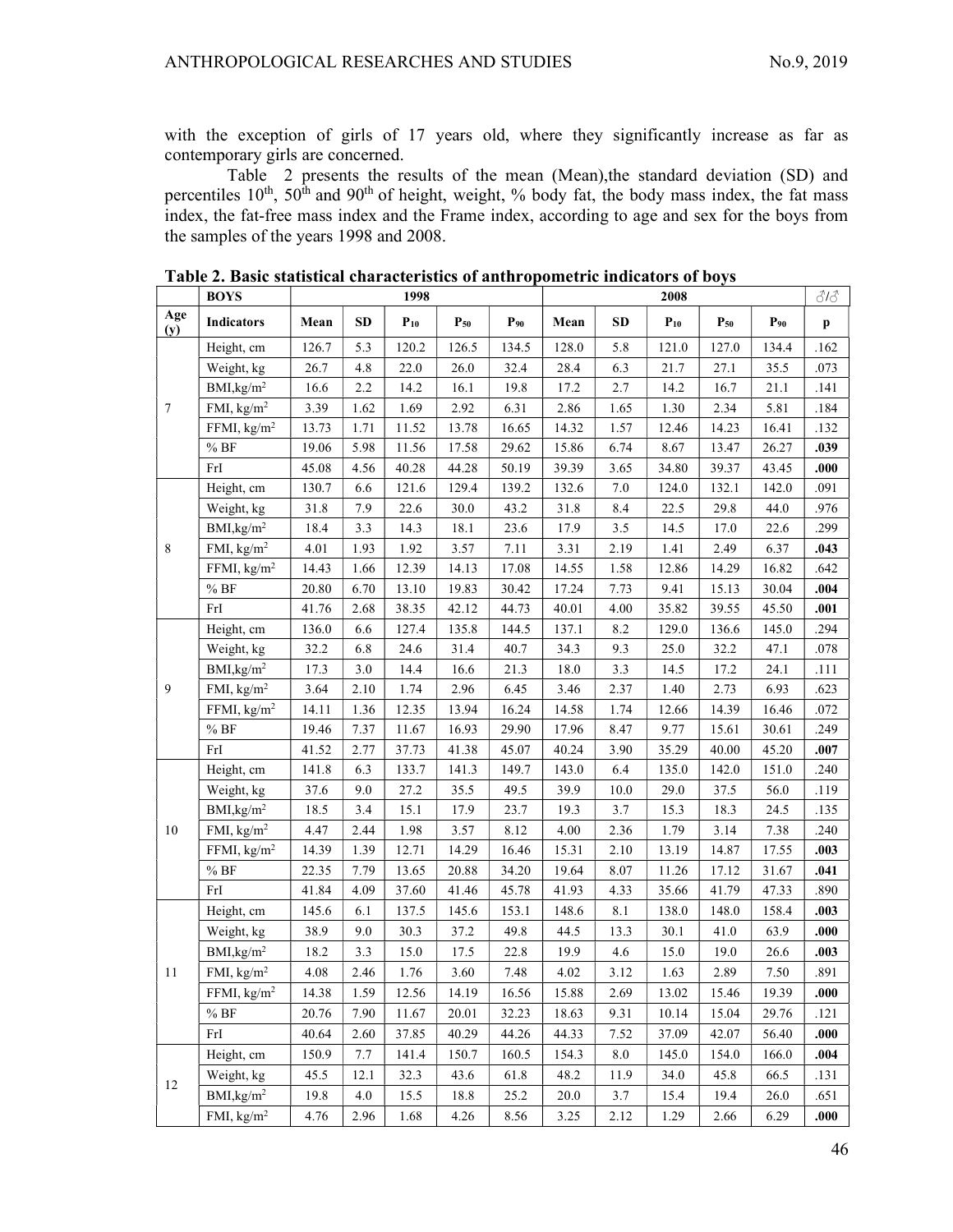# ANTHROPOLOGICAL RESEARCHES AND STUDIES No.9, 2019

|            | <b>BOYS</b>             | 1998  |            |          |          |          | 2008  |      |          |          |          |              |
|------------|-------------------------|-------|------------|----------|----------|----------|-------|------|----------|----------|----------|--------------|
| Age<br>(y) | <b>Indicators</b>       | Mean  | ${\bf SD}$ | $P_{10}$ | $P_{50}$ | $P_{90}$ | Mean  | SD   | $P_{10}$ | $P_{50}$ | $P_{90}$ | $\mathbf{p}$ |
|            | FFMI, kg/m <sup>2</sup> | 15.67 | 1.78       | 13.84    | 15.28    | 17.97    | 16.77 | 2.55 | 14.03    | 16.53    | 20.39    | .001         |
|            | $\%$ BF                 | 21.68 | 9.03       | 10.81    | 21.03    | 34.74    | 15.38 | 7.58 | 7.77     | 12.95    | 26.16    | .000         |
|            | FrI                     | 41.35 | 3.51       | 37.82    | 41.40    | 45.29    | 40.47 | 6.39 | 34.75    | 39.51    | 46.65    | .243         |
|            | Height, cm              | 160.8 | 8.3        | 150.2    | 160.2    | 172.0    | 160.7 | 8.2  | 151.0    | 160.0    | 172.0    | .959         |
|            | Weight, kg              | 54.1  | 14.0       | 38.1     | 51.6     | 72.9     | 54.6  | 13.3 | 38.7     | 52.7     | 72.0     | .798         |
|            | BMI, kg/m <sup>2</sup>  | 20.7  | 4.0        | 16.7     | 19.4     | 26.6     | 21.0  | 3.9  | 16.7     | 19.9     | 26.4     | .642         |
| 13         | FMI, $\text{kg/m}^2$    | 4.59  | 2.84       | 1.86     | 3.85     | 9.02     | 3.58  | 2.06 | 1.66     | 2.79     | 7.32     | .007         |
|            | FFMI, $kg/m2$           | 16.33 | 1.91       | 14.10    | 16.17    | 19.26    | 17.40 | 2.50 | 14.69    | 16.90    | 20.15    | .001         |
|            | $\%$ BF                 | 20.52 | 8.74       | 11.04    | 18.83    | 32.81    | 16.20 | 6.68 | 9.44     | 14.10    | 27.21    | .000         |
|            | FrI                     | 41.45 | 2.30       | 38.57    | 41.27    | 44.46    | 41.65 | 5.36 | 36.02    | 40.96    | 46.45    | .738         |
|            | Height, cm              | 164.4 | 9.0        | 153.5    | 166.0    | 174.5    | 167.6 | 8.3  | 157.0    | 167.0    | 179.0    | .009         |
|            | Weight, kg              | 58.3  | 14.7       | 41.0     | 56.3     | 78.5     | 60.5  | 15.5 | 45.0     | 56.9     | 82.0     | .306         |
|            | BMI, kg/m <sup>2</sup>  | 21.4  | 4.3        | 16.7     | 20.5     | 28.1     | 21.4  | 4.3  | 17.1     | 20.1     | 26.9     | .945         |
| 14         | FMI, $\text{kg/m}^2$    | 4.76  | 3.30       | 1.75     | 3.56     | 9.63     | 3.60  | 2.51 | 1.48     | 2.72     | 6.95     | .009         |
|            | FFMI, kg/m <sup>2</sup> | 16.85 | 1.84       | 14.24    | 16.84    | 19.61    | 17.76 | 2.41 | 15.22    | 17.25    | 20.90    | .005         |
|            | %BF                     | 20.31 | 9.57       | 10.17    | 17.24    | 34.02    | 15.75 | 7.44 | 8.38     | 13.43    | 26.52    | .001         |
|            | FrI                     | 41.90 | 2.67       | 38.49    | 41.79    | 45.14    | 40.16 | 4.82 | 34.79    | 39.52    | 47.05    | .001         |
|            | Height, cm              | 171.8 | 7.1        | 163.8    | 171.8    | 181.5    | 173.4 | 6.5  | 166.1    | 173.0    | 180.0    | .112         |
|            | Weight, kg              | 63.0  | 15.5       | 48.5     | 59.0     | 84.3     | 70.3  | 15.1 | 52.2     | 68.9     | 89.9     | .001         |
|            | BMI, kg/m <sup>2</sup>  | 21.2  | 4.2        | 17.3     | 20.1     | 27.3     | 23.3  | 4.5  | 18.7     | 22.5     | 29.5     | .001         |
| 15         | FMI, $\text{kg/m}^2$    | 4.02  | 2.78       | 1.73     | 3.03     | 7.95     | 4.32  | 2.17 | 2.06     | 3.80     | 7.09     | .403         |
|            | FFMI, kg/m <sup>2</sup> | 17.17 | 1.81       | 15.02    | 16.89    | 19.55    | 18.95 | 3.02 | 15.56    | 18.45    | 23.23    | .000         |
|            | $\%$ BF                 | 17.65 | 7.78       | 9.97     | 15.32    | 29.30    | 17.91 | 6.36 | 10.19    | 16.88    | 24.92    | .801         |
|            | FrI                     | 41.94 | 2.24       | 38.99    | 41.67    | 44.77    | 41.45 | 5.50 | 35.88    | 40.45    | 51.08    | .429         |
|            | Height, cm              | 173.7 | 5.8        | 166.0    | 173.5    | 182.3    | 174.4 | 7.7  | 165.0    | 172.5    | 184.0    | .500         |
|            | Weight, kg              | 65.6  | 12.3       | 51.6     | 63.0     | 83.3     | 69.2  | 11.2 | 59.3     | 66.4     | 84.2     | .035         |
|            | BMI, kg/m <sup>2</sup>  | 21.7  | 3.6        | 17.9     | 20.6     | 28.0     | 22.8  | 3.5  | 18.7     | 22.2     | 28.6     | .037         |
| 16         | FMI, $kg/m2$            | 4.16  | 2.48       | 1.90     | 3.28     | 8.12     | 3.94  | 2.10 | 2.00     | 3.39     | 7.12     | .480         |
|            | FFMI, kg/m <sup>2</sup> | 17.55 | 1.67       | 15.67    | 17.37    | 19.78    | 18.85 | 2.15 | 16.17    | 18.81    | 21.65    | .000         |
|            | $\%$ BF                 | 18.07 | 7.66       | 9.97     | 15.97    | 31.20    | 16.67 | 6.34 | 10.07    | 15.23    | 28.29    | .149         |
|            | FrI                     | 41.30 | 2.13       | 38.26    | 41.53    | 43.96    | 43.42 | 6.60 | 36.44    | 42.23    | 53.20    | .009         |
|            | Height, cm              | 175.8 | 7.0        | 167.1    | 175.2    | 185.2    | 176.4 | 7.1  | 169.0    | 177.0    | 183.1    | .582         |
|            | Weight, kg              | 67.7  | 10.9       | 56.4     | 66.8     | 83.7     | 72.8  | 12.8 | 58.9     | 71.3     | 92.4     | .005         |
|            | BMI, kg/m <sup>2</sup>  | 21.9  | 3.5        | 18.4     | 21.4     | 27.3     | 23.4  | 3.9  | 18.6     | 22.5     | 29.8     | .009         |
| 17         | FMI, $kg/m2$            | 3.73  | 2.46       | 1.33     | 3.01     | 7.63     | 3.79  | 2.39 | 1.47     | 3.12     | 8.13     | .876         |
|            | FFMI, $\text{kg/m}^2$   | 18.24 | 1.84       | 16.18    | 18.06    | 21.07    | 19.62 | 2.50 | 16.43    | 19.06    | 23.46    | .000         |
|            | $\%$ BF                 | 15.93 | 7.75       | 7.25     | 14.06    | 26.17    | 15.38 | 7.65 | 7.09     | 13.32    | 29.19    | .651         |
|            | FrI                     | 41.17 | 2.67       | 37.92    | 41.37    | 44.66    | 42.23 | 6.43 | 35.44    | 41.05    | 51.32    | .192         |

Note: Mean - average mean values; SD - standard deviation; P10 -10<sup>th</sup> percentile; P50 - 50<sup>th</sup> percentile; P90 - 90<sup>th</sup> percentile; BMI-Body Mass Index; FMI-Fat Mass Index; FFMI-Fat-Free Mass Index; % BF-percentage of Body Fat; FrI-Frame-Index; p - level of significance

The average height of 7-year-old boys is 128.0±5.8. After this period the values of height increase to  $176.4 \pm 7.1$ cm for 17-year-old boys. They are slightly taller than their peers 10 years ago. The differences with boys are significant from their11 to 14 years of age, and with girls up to the age of 10 ( $p<0.05$ ). The mean value of weight increase from 28.4 $\pm$ 6.3 kg at 7 years of age to 72.8±12.8 kg for 17 year-old boys, respectively.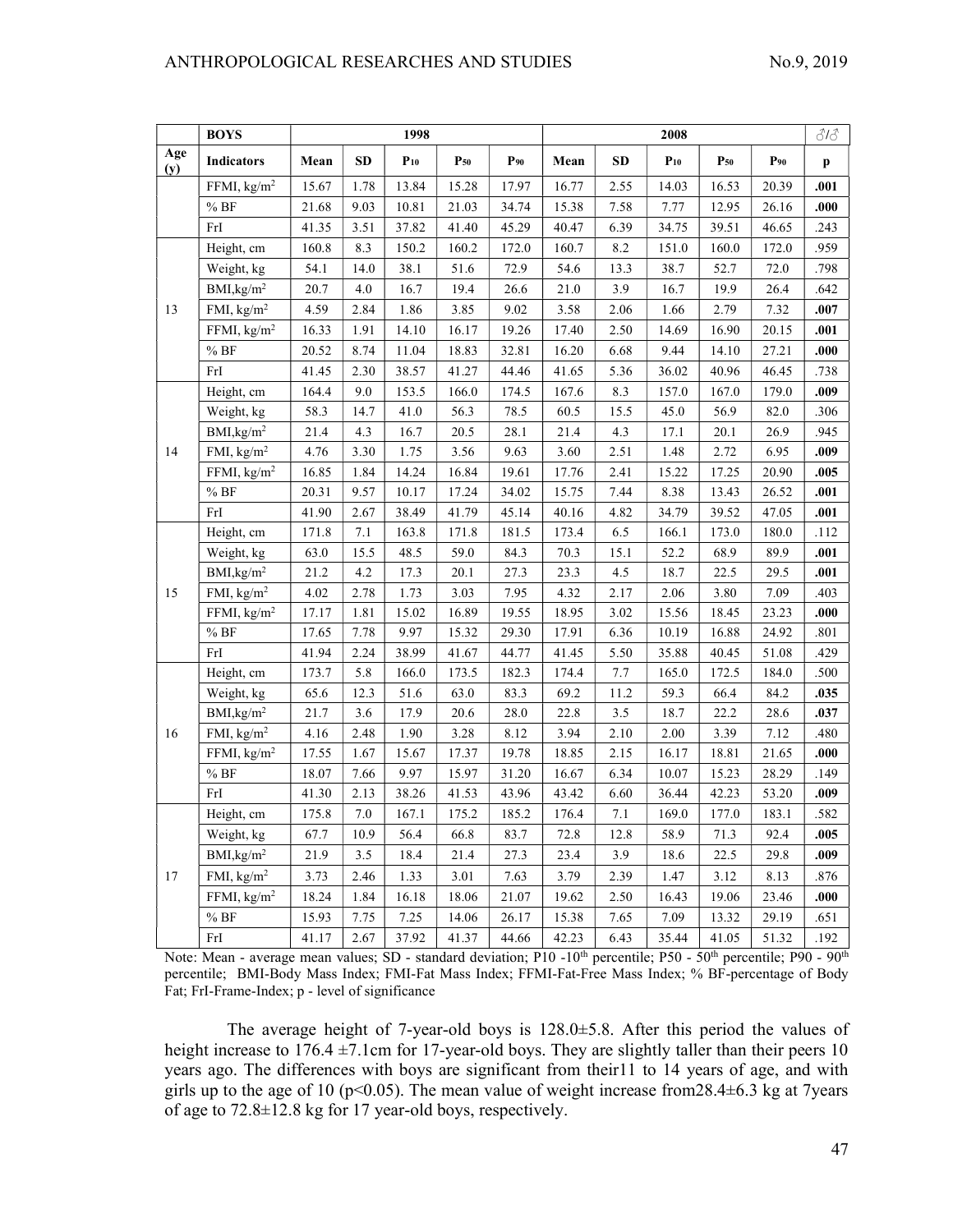The average values of the Body Mass Index (BMI) increase from  $17.2 \pm 6.3$  kg/m<sup>2</sup>for 7year-olds to 23.4  $\pm$ 3.9 kg/m<sup>2</sup> for 17 year-olds, respectively. The differences between BMI of the boys from the two samples are significant at 11, 15, 16 and 17 years of age ( $p<0.05$ ).

The average value of the Fat Mass Index (FMI) of 7-year-old boys is  $2.86 \pm 1.65$  kg/m<sup>2</sup> and it increases to  $3.79\pm2.39$  kg/m<sup>2</sup> in 17-year-olds. The results show that only 13-14-year-old contemporary boys have significantly higher values of their FMI compared with their coevals in 1998 (p<0.05).

The Fat-Free Mass Index (FFMI) of boys also increases from 14.32 kg/m<sup>2</sup>  $\pm$ 1.57 kg/m<sup>2</sup>at 7 years of age to 17.25 $\pm$ .59 kg/m<sup>2</sup>at 17 years of age. The differences between the average values of FFMI of boys from the two samples are significant above the age of 9 years to the end of the period ( $p<0.05$ ) and are higher for contemporary boys.

The average Body Fat (%BF) percentage for 7 year-old boys is 15.86%±6.74%. Its values increase until 10 years of age up to 19.64%±8.07%, subsequently decreasing to 15.38  $\frac{6}{2}$  +7.65% for 17- year-old boys. Between 7-8 years of age and 12-14 years of age the average percentage of BF for contemporary boys is significantly lower compared with % BF of their coevals in 1998 ( $p<0.05$ ). After this period the values of % BF of the two samples of boys are very similar.

The average values of the Frame-Index for boys also increase with the age from  $39.39\pm3.65$  UI for 7-year-old boys to  $42.23\pm6.43$  UI for 17 year-old-boys. But the contemporary 7–10 year-old boys have significantly lower values of the Frame-Index, compared with their coevals. After this period the values of this index are very similar for the two samples of boys, considering them up to 14 years of age. The summarized results show a significant decrease in the index values in almost all age groups and both sexes for the past 10 years with the exception of 11- and 16-year-old boys and 17-year-old girls.

Figures 1 and 2 present the graphic curves of percentiles 3rd, 10th, 50th, 90th and 97th of the Frame-Index for Plovdiv children and adolescents belonging to both sexes and both samples. It is noteworthy that the skeletal robustness does not decrease with time in all percentile groups. The values of the 90th and 97th percentiles are higher for children nowadays from all age groups, while the values of the 10th and 3rd percentiles of the index are lower. The differences in the values of 10th percentile measured in the course of ten years ranged between 0.8 and 5.3 index units for boys, and from 2.3 to 6.9 index units for girls.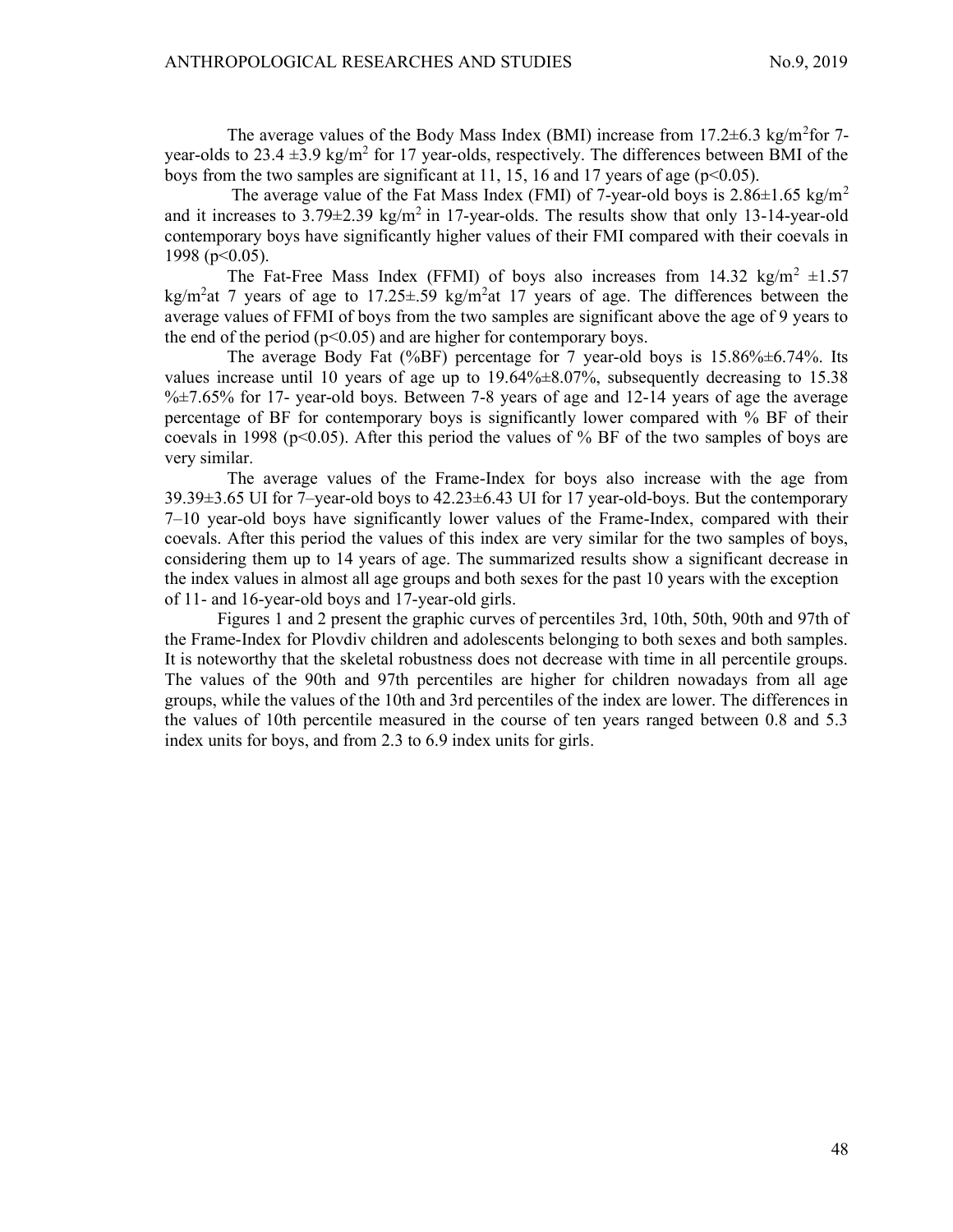

Figure 1. Percentiles of skeletal robustness, assessed by the Frame index (7-17- year-old Plovdiv girls, 1998 and 2008)

Figure 2. Percentiles of skeletal robustness, assessed by the Frame index (7-17- year-old Plovdiv boys, 1998 and2008



49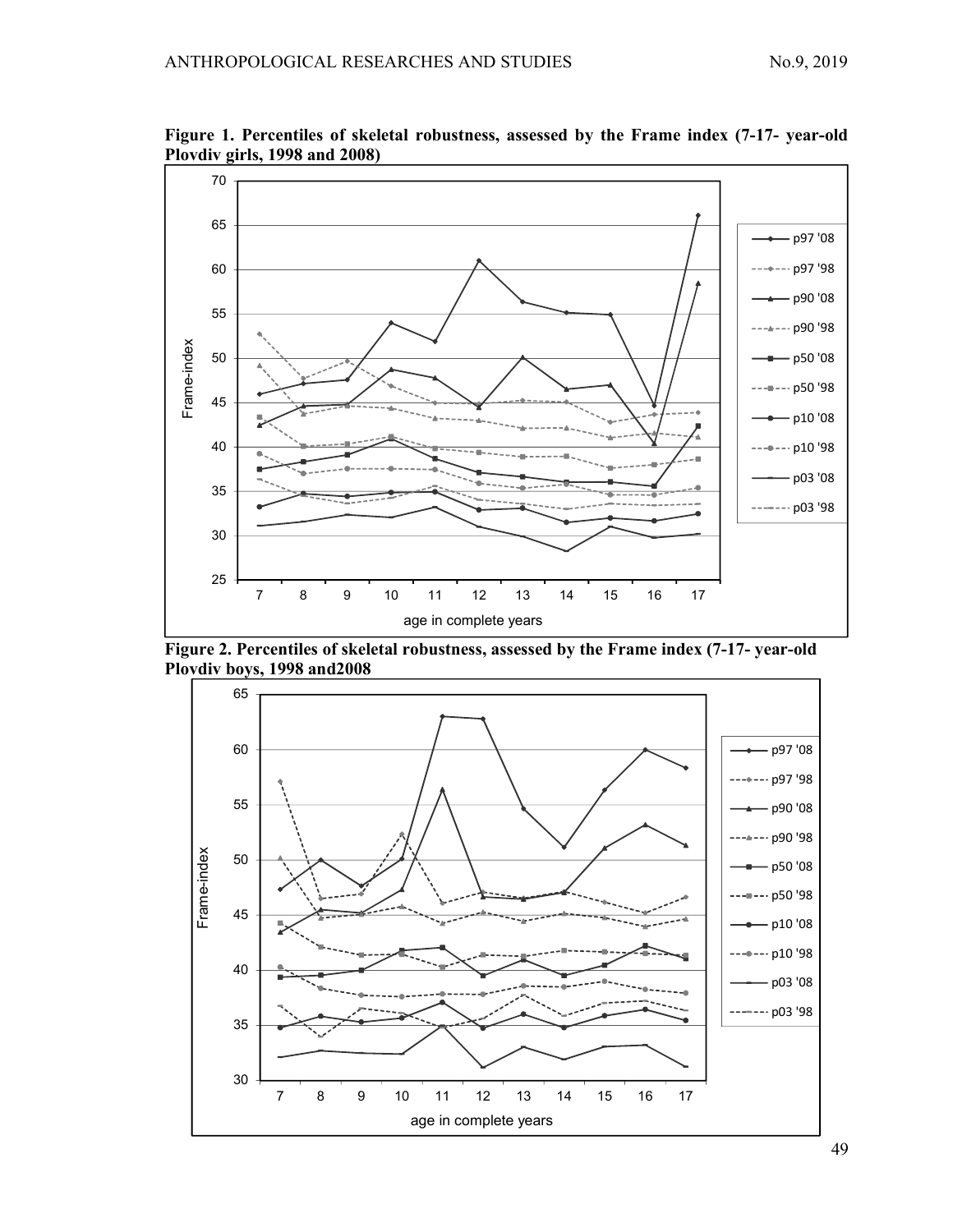Table 3 presents the relationship between the Frame-Index i.e. external skeletal robustness and the percentage of Body Fat and the Body Mass Index. The analysis shows that there are no significant correlations between the three body components for both sexes.

| <b>Girls</b> |       | r        |             | R     |          |  |  |
|--------------|-------|----------|-------------|-------|----------|--|--|
|              | BMI   | %BF      | <b>Boys</b> | BMI   | %BF      |  |  |
| 7 y.         | 0.329 | 0.348    | 7 y.        | 0.237 | 0.337    |  |  |
| 8 y.         | 0.329 | 0.274    | 8 y.        | 0.474 | 0.450    |  |  |
| 9 y.         | 0.421 | 0.403    | 9 y.        | 0.527 | 0.463    |  |  |
| 10 y.        | 0.330 | 0.170    | 10 y.       | 0.382 | 0.472    |  |  |
| 11 y.        | 0.353 | 0.135    | 11 y.       | 0.263 | $-0.025$ |  |  |
| 12 y.        | 0.052 | $-0.102$ | 12 y.       | 0.310 | 0.182    |  |  |
| 13 y.        | 0.251 | $-0.098$ | 13 y.       | 0.285 | 0.157    |  |  |
| 14 y.        | 0.234 | 0.048    | 14 y.       | 0.281 | 0.128    |  |  |
| 15 y.        | 0.244 | $-0.103$ | 15 y.       | 0.447 | 0.188    |  |  |
| 16 y.        | 0.317 | 0.085    | 16 y.       | 0.247 | 0.139    |  |  |
| 17 y.        | 0.358 | $-0.335$ | 17 y.       | 0.328 | 0.153    |  |  |

Table 3. Coefficients of the correlation between the Frame-Index and BMI, respectively Frame-Index and % BF

Note: r-correlation coefficient; BMI- Body Mass Index; % BF-percentage of Body Fat

# **Discussions**

Body components depend on height and weight. Our results of height show that children nowadays have normal growth. They are slightly taller compared with their peers 10 years ago. Age differences in body weight relate to the changes in height, and it is important to consider the ratio of weight to height when comparing the two samples.

The Body Mass Index (BMI) gives such information, not considering the Fat-Free Mass Index (FFMI) and the Fat Mass Index (FMI). Our results show that boys have higher values of FFMI throughout the whole age period of examination, while girls have higher values of % BF and FMI between 12 and17 years of age. This fact occurs in both samples – in 1998 and 2008. For children and adolescents in 2008, however, the fat-free mass component is higher, and the fat component is lower than this of their peers 10 years ago. The changes of the two components of the BMI such as FMI and FFMI in Bulgarian children and adolescents from the city of Sofia were published by Mitova (2009).

The important health problem concerning skeletal robustness was discussed in previous studies by Scheffler (2011) as far as 6-to 12-year-old German children are concerned and by Rietsch, Godina and Scheffler (2013) as far as 6-10-year-old Russian and German children are concerned. One of the newest studies devoted to this problem is by Mumm et al. (2018) observing children from different European countries (Germany, Poland, Czech Republic, Russia), India and South Africa. The study presents the new European references for external skeletal robustness from birth to adulthood and their international comparisons.

Our study referring to the first period of time presents the data of the external skeletal robustness for Bulgarian children, based on the Frame-Index. Our results demonstrate the changes that have occurred during the 10-year period. The summarized results show a significant decrease of the index values for almost all age groups and both sexes for the past 10 years with the exceptions of 11 - and 16-year-old boys and 17-year-old girls. The results point at the fact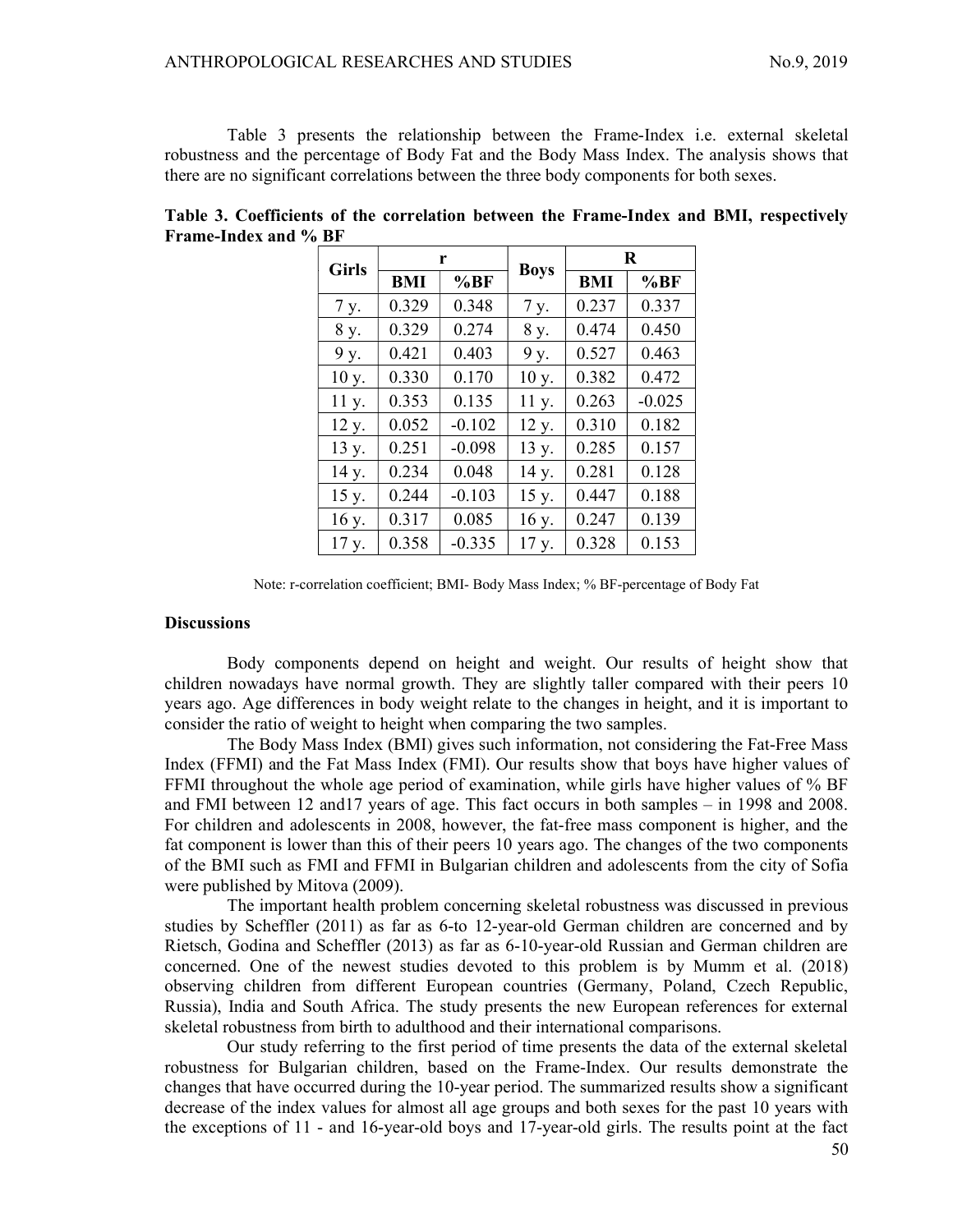that skeletal robustness does not decrease in time in all percentile groups. The values of the  $90<sup>th</sup>$ and 97<sup>th</sup> percentiles are higher for contemporary children belonging to all age groups, while the values of the  $10<sup>th</sup>$  and  $3<sup>rd</sup>$  percentiles of the index are lower. The differences in the values of  $10<sup>th</sup>$ percentile measured in the course of 10 years ranged between 0.8 and 5.3 index points for boys, and from 2.3 to 6.9 index points for girls. These results correspond to a lower skeletal robustness from 2% to 15.7% for boys, respectively from 7% to 18% for girls. It is noteworthy that the values of the  $10<sup>th</sup>$  percentile in contemporary 10-17-year-old girls and 11-17-year-old boys are lower than the  $3<sup>rd</sup>$  percentile of the children examined in 1998-1999. This is worrying because reduced skeletal mass and skeletal robustness are risk factors for osteoporosis in later years of an individual's life (Langenbeck, 2005; Sheffler, 2011; Rietsch, Godina and Scheffler, 2013; Mumm et al., 2018).

Our results also present how the skeletal robustness is associated with the %BF and the BMI. The results of the correlation analysis show that there are no significant correlations between the three body components. The fact that there is no correlation between the skeletal robustness and the body fat percentage means that it is not necessary for a child with a high percentage of body fat to have a low value of the Frame-Index. This makes the interpretation of results concerning external skeletal robustness very complicated, especially in the low percentile groups. In general, skeletal mass depends on genetic factors in 60-80% and in 20-40% it is modified by external factors, including nutrition and physical activity (Cameron and Demerath, 2002). Over the past 10 years, no genetic changes have occurred in Plovdiv population and the lower percentile values of the Frame-Index are likely to be a result of the influence of external factors that are probably connected with reduced physical activity. Our results confirm the data of a previous study by Sheffler (2011) and Rietsch, Godina and Scheffler (2013) showing a decrease in external skeletal robustness of contemporary German and Russian children, connected by the authors with an increase in values of BMI and body fat percentage, as well with a decrease in physical activity being the most important reason for shrinking skeletal robustness.

The latter leads to an increase in the number of overweight individuals, who have a higher percentage of body fat, but not lower values of the Frame-index. The different development of body components is related to two phenomena. On the one hand, under the same environmental conditions and depending on the genetic constitution of the body, there are gracile and robust individuals in both samples. On the other hand, the individuals registered with overweight and obesity should develop their own muscles and bones to maintain their body, which is probably due to the increased skeletal robustness. A harmonious and healthy somatic and psychic development can be ensured by a nutritional balance, adapted according to age, occupation, and the environment in which an individual lives (Baciu, 2014).

### **Conclusions**

While growing, contemporary children accumulate more fat -free body mass per unit of height while their peers a decade ago accumulated more fat tissue per unit of height.

The increase in the percentage of body fat and the values of the Fat-Mass Index of body composition and the decrease in the Frame-Index i.e. of the external skeletal robustness for contemporary children and adolescents from Plovdiv were entirely or partially caused, by reduced physical activity. In this context physical activity should be particularly investigated.

## Bibliography

1. Baciu, A., 2011. Anthropological-medical aspects of feeding behavior of children in modern society. Review of Global Medicine and Healthcare Research (RGMHR), 2 (1), pp. 79-99.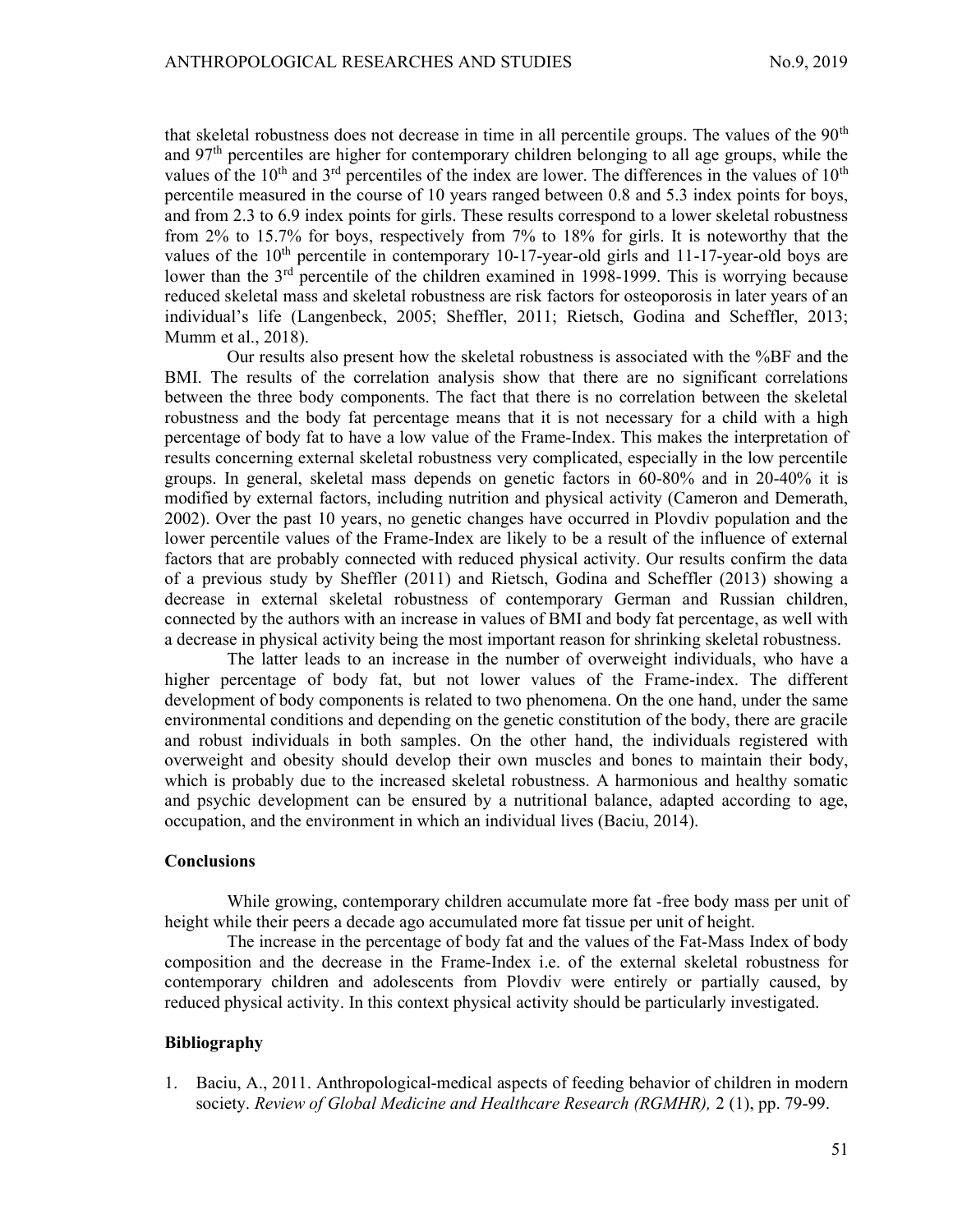- 2. Baciu, A., 2013. Aspects anthropologique et médicaux des campagnes pour une alimentation saine chez lez jeunes et adolescents – Anthropological and medical aspects of the campaigns for a healthy dietary among young people and teenagers. Biométrie Humaine et Anthropologie, 31, (3-4), pp. 91-98.
- 3. Baciu, A., 2014. Alimentaţia tinerilor în condiţiile actuale din perspectivă antropo-medicală/ Teenage alimentation under the current conditions from an antropo-medical perspective. In "Educația nutrițională și provocările lumii contemporane". București: Colegiul Economic ,,Viilor".
- 4. Basterfield, L., Adamson, A.J., Frary, J.K., Parkinson, K.N., Pearce, M.S. and Reilly, J.J.; Gateshead Millennium Study Core Team, 2011. Longitudinal Study of Physical Activity and Sedentary Behavior in Children. Pediatrics, 127(1), pp. 24–30.
- 5. Cameron, N. and Demerath, E., 2002. Critical Periods in Human Growth and Their Relationship to Disease of Aging. Physic. Anthropol. Rev., 45, pp. 159–184.
- 6. Chtecov, V., 1970. Body composition of human, Antrhopology 1969. Moscow: Soviet Union Academy of Sciences Publisher, pp. 1-128 (Article in Russian).
- 7. Daniels, S., Khoury, P. and Morrison, J., 1997. The utility of the body mass index as a measure of body fatness in children and adolescents: Differences by race and gender. Pediatrics, 99 (6), pp. 804–807.
- 8. Deurenberg P., Weststrate J., and Seidell, J., 1991. The body mass index as a measure of body fatness: age - and sex - specific prediction formulas. Br J Nutr., 65, pp. 105-114.
- 9. Erbersdobler, H., Heseker, H. and Wolfram, G., 2005. Adipositas Eine Herausforderung für ́s Leben. Stuttgart: Wissenschaftliche Verlagsgesellschaft mbH Heseker. mbH.
- 10. Freedman, D., Khan, L., Serdula, M., Dietz, W., Srinivasan, S. and Berenson, G., 2005. The relation of childhood BMI to adult adiposity: the Bogalusa Heart Study. Pediatrics, 115(1), pp. 22-27.
- 11. Frisancho, A., 1984. New standards of weight and body composition by frame size and height for assessment of nutritional status of adults and elderly. Am. Journ. of Clinical Nutrition, 40, pp. 808-819.
- 12. Frisancho, A., 1990. Anthropometric standards for the assessment of growth and nutritional status. Ann Arbor., University of Michigan Press, p. 28.
- 13. Klimatskaya, L., Laskiene, S. and Shpakou, A., 2011. Lifestyle and health behaviour of school aged children in Krasnoyarsk (Russia), Lithuania and Grodno (Belarus). Prog. Health Sci., 1(2), pp. 39–45.
- 14. Langenbeck, U., 2005. Erb- und Umweltfaktoren in der Entstehung der Osteoporose: Wege zu Prädiktion und Prävention. Dtsch. Arztebl., 102 (10), pp. 664, 555, 521.
- 15. Lömmle, L., Worth, A., and Bös, K., 2012. Socio-demographic correlates of physical activity and physical fitness in German children and adolescents. Eur J Public Health. [ejournal] 22(6), pp. 880 – 884. https://doi.org/10.1093/eurpub/ckr191.
- 16. Martin, R. and Saller, K., 1957. Lehrbuch der Anthropologiе. Stuttgart: Gustav Fischer Verlag.
- 17. Mitova, Z., 2009. Anthropological characteristics of physical development, body composition and body nutritional status of 9-15-year-old children from Sofia. PhD-thesis, Sofia, BAS. (Article in Bulgarian).
- 18. Mladenova, S. and Nikolova, M., 2005. Components of body mass and their relations during the growth period of the boys. Proceedings of the Balkan Scientific Conference of Biology, Plovdiv, pp. 138-149.
- 19. Mladenova, S. and Kodgebasheva, D., 2010. Changes in Components of Body Mass and Their Relation During Period of Growth in Girls from Smolyan Region, Bulgaria (Anthropometric Study). Biotechnology & Biotechnological Equipment, [e-journal] 24:sup1, pp. 347-353. https://doi.org/10.1080/13102818.2010.10817860.